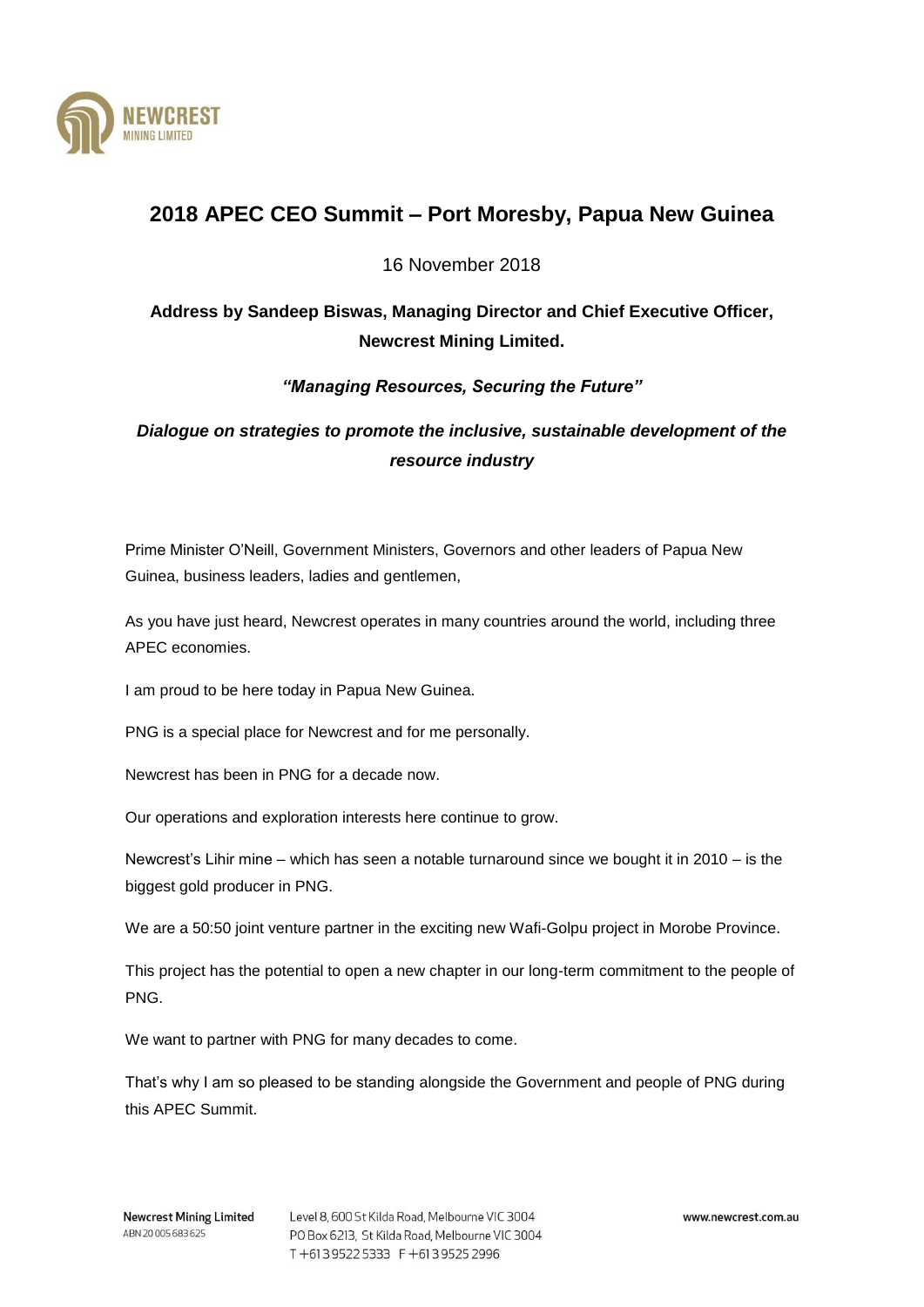

Hosting APEC is an opportunity for PNG to showcase its credentials as a vibrant, and stable investment destination.

As a longstanding operator in PNG, Newcrest is familiar with both the challenges and the immense opportunities here.

We are proud to support the Government through Platinum Sponsorship of this Summit.

We are committed to seeing PNG succeed –

Not just at hosting APEC – but in its broader aspirations for development and prosperity.

PNG is a mature, well-managed investment environment.

PNG has world-class mines to show for it.

Throughout its APEC host year, this country has worked to signal that it is open for business.

Prime Minister O'Neill has consistently emphasised that, in a world of mobile capital, countries are essentially in competition for foreign investment.

Governments that want to succeed in attracting and maintaining foreign investment – and all the benefits that come with it – need to ensure a sound legislative framework.

Here in PNG, we are encouraged by the messages sent by this country's senior leadership about their desire to set the right conditions to attract responsible, sustainable miners to develop its mineral wealth.

For example, amidst a robust and democratic national debate about what constitutes an appropriate share of resource revenue between the nation, landowners and developers, Prime Minister O'Neill and other senior leaders have consistently reiterated the Government's commitment to consultation with industry.

They have also provided assurances that any changes should not affect established operations and advanced projects.

And the Government has clearly indicated an intention to leverage international expertise in reviewing proposed changes to relevant legislation.

This is an enlightened leadership approach that has the country's overall economic interests at heart.

And that's what gives us confidence to continue to invest in Papua New Guinea.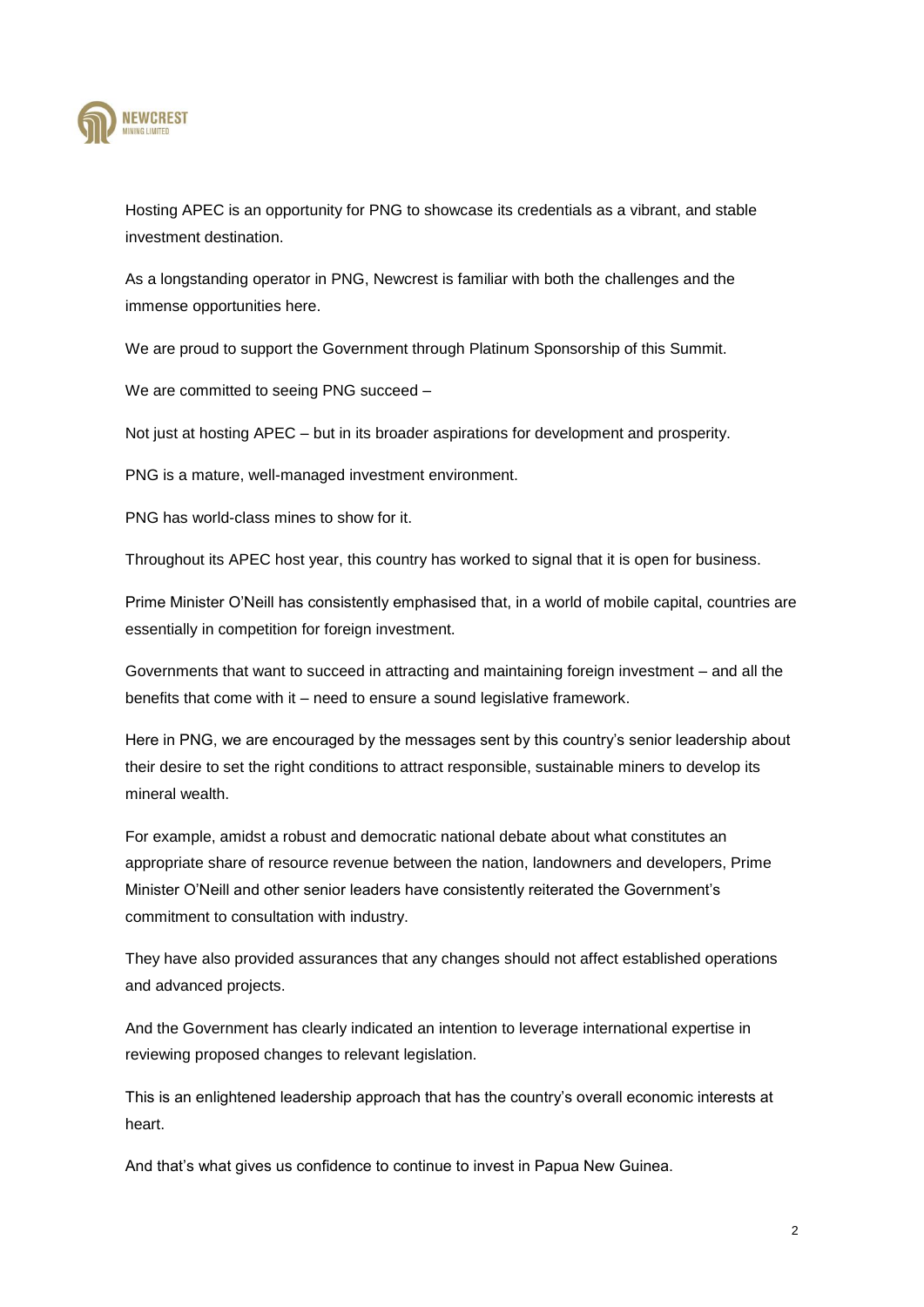

Turning to the theme of this session, let me share some thoughts on sustainability and the resources industry.

Sustainable mining is not just 'the right thing to do'.

Sustainable mining is safe and profitable mining for the Governments where we operate, the people we work with and the communities we engage with.

At Newcrest, we have embedded sustainability as one of our key pillars.

In November last year, we were granted admission to the International Council on Mining & Metals, or ICMM.

In July this year, ICMM launched a report on Social Progress in Mining-Dependent Countries.

The report examined trends across a broad set of socio-economic indicators in countries with a sustained history of resource dependence over the past 20 years.

This included the APEC economies of Australia, Brunei, Chile, Indonesia, PNG, Peru and Russia.

It investigated whether an abundance of mineral resources hinders or enhances the economic progress of a country. The study also focused on how social development has progressed in resource-rich countries – looking at metrics such as access to food, life expectancy, health, education, water, and sanitation.

Some of the key findings of the report were:

- Firstly, mining-dependent countries made substantial social progress over the past two decades. Progress included improved infrastructure; access to affordable and clean energy; and higher standards of health and well-being.
	- People in these countries were generally healthier, wealthier, and better educated.
- Secondly, socioeconomic progress across mining-dependent countries was strong when compared with the progress of other countries around the world.
	- In particular, there was notable progress in providing clean and affordable energy, poverty reduction, access to clean water and sanitation, provision of decent jobs, access to ICT and financial infrastructure, governance and gender equality.
- Finally, countries where positive social progress was apparent, also saw progress at the subnational level, revealing that social progress in mining-dependent countries does filter down to the regional level.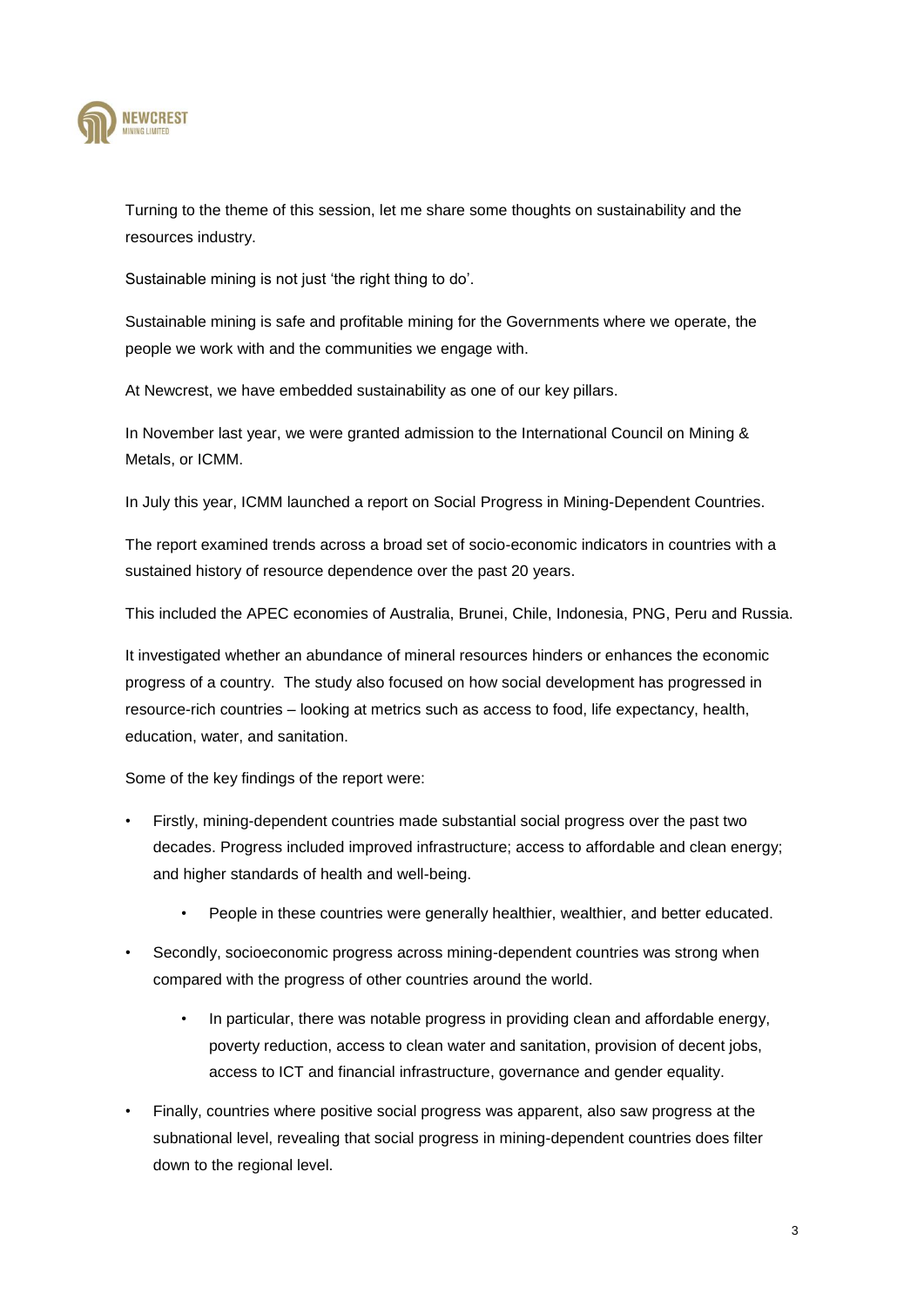

The ICMM study demonstrates the benefits mining delivers.

I think all responsible mining operators can say that our operations generate economic and social benefits at our sites themselves;

And that more benefits then flow from that economic activity to the local communities where we operate, and eventually to the country at a national level.

I'd like to give you a few examples from Newcrest's operations, with particular reference to PNG:

Our sites provide invaluable opportunities for employment, training and business development.

Our employees are trained and guided to achieve their best, and encouraged to move into senior technical and leadership positions.

For example, some 5,000 Papua New Guinean employees and contractors work at Lihir: around 90% of our workforce there.

This goes all the way up to our Mine Manager – Iso Ealedona*,* an enormously talented Papua New Guinean, performing one of the highest managerial and technical roles at the site.

And I believe two of our younger employees are here today, as part of the APEC 'Voices of the Future' Youth Forum – Stanley Daimol and Bertha Mange –

It's great to know that the future leaders of our mines are already preparing for success in this global economy.

At the community level, our operations generate extensive social and economic opportunities to help local communities thrive, often in remote areas where government services don't yet reach.

Our operations themselves bring considerable infrastructure, including roads, bridges and airports. We also invest in community infrastructure, including for health, education and water and sanitation.

For example, last year, we spent 53 million Kina on community infrastructure in New Ireland Province, including under the PNG Government's Tax Credit Scheme. In one of these projects we built 273 latrines and 41 rainwater catchments, benefitting over 1,000 people.

Our Medical Centre at Lihir sees more than 50,000 people each year, from across New Ireland and beyond. Last year, more than 400 babies were born at the Medical Centre and more than 6,600 children were vaccinated.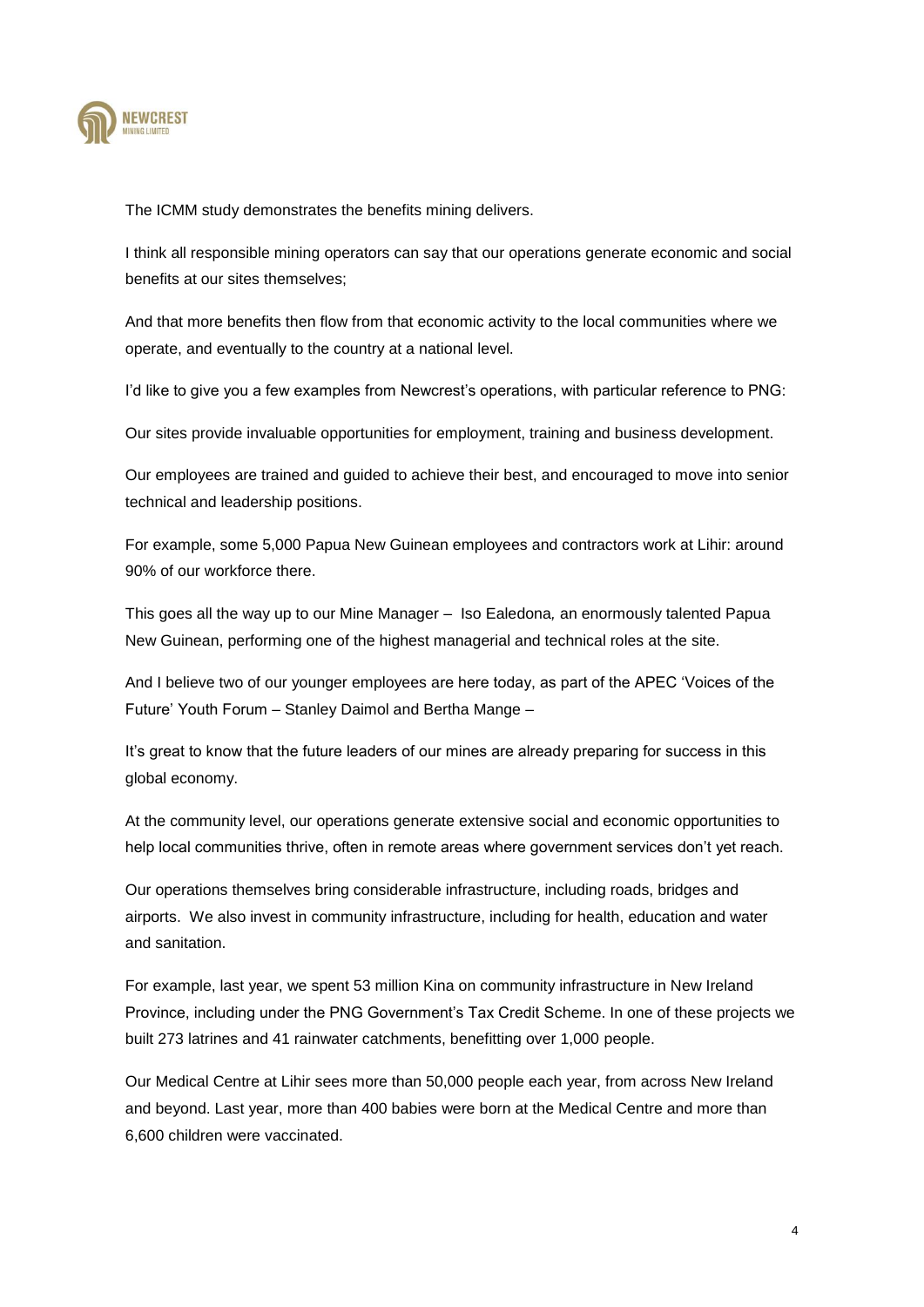

We also invest in livelihood programs for the communities around our sites.

For example, the Wafi-Golpu Project will help to unlock the agribusiness potential of Morobe Province.

We are already working with around one thousand cocoa-growing families, and we see this as just the start of a thriving agricultural industry which will be enabled by the presence of the mine.

For those of you visiting PNG, I encourage you to try the Queen Emma chocolates.

I can recommend the Lower Watut single origin chocolate.

It is sourced from these cocoa farmers, thanks to the Wafi-Golpu Joint Venture.

Industry contributions don't stop at the mine.

All responsible miners look for ways to partner with our host governments to support their own national development objectives.

We have a strong interest in the social and economic development of our host countries.

We want to operate in countries that are growing and thriving.

So here in PNG, in parallel with the contributions which flow from our sites, Newcrest has a national social investment strategy for targeted investments across the country.

Our investments focus on areas such as health, education, empowering women, and publicsector capacity-building.

For example, last year we partnered with KTF to train over 900 teachers in Morobe and New Ireland. We have sponsored twenty Australia Awards scholarships for studies in nursing and midwifery. We fund community health worker training. We have supported local NGO *Femili PNG* to increase outreach to survivors of domestic violence. And I'm pleased to say our Lihir Medical Centre has been working with PNG authorities to support the polio vaccination campaign underway.

We aim to make a real contribution to PNG's development outcomes at a national level, consistent with our status as a committed, long-term partner.